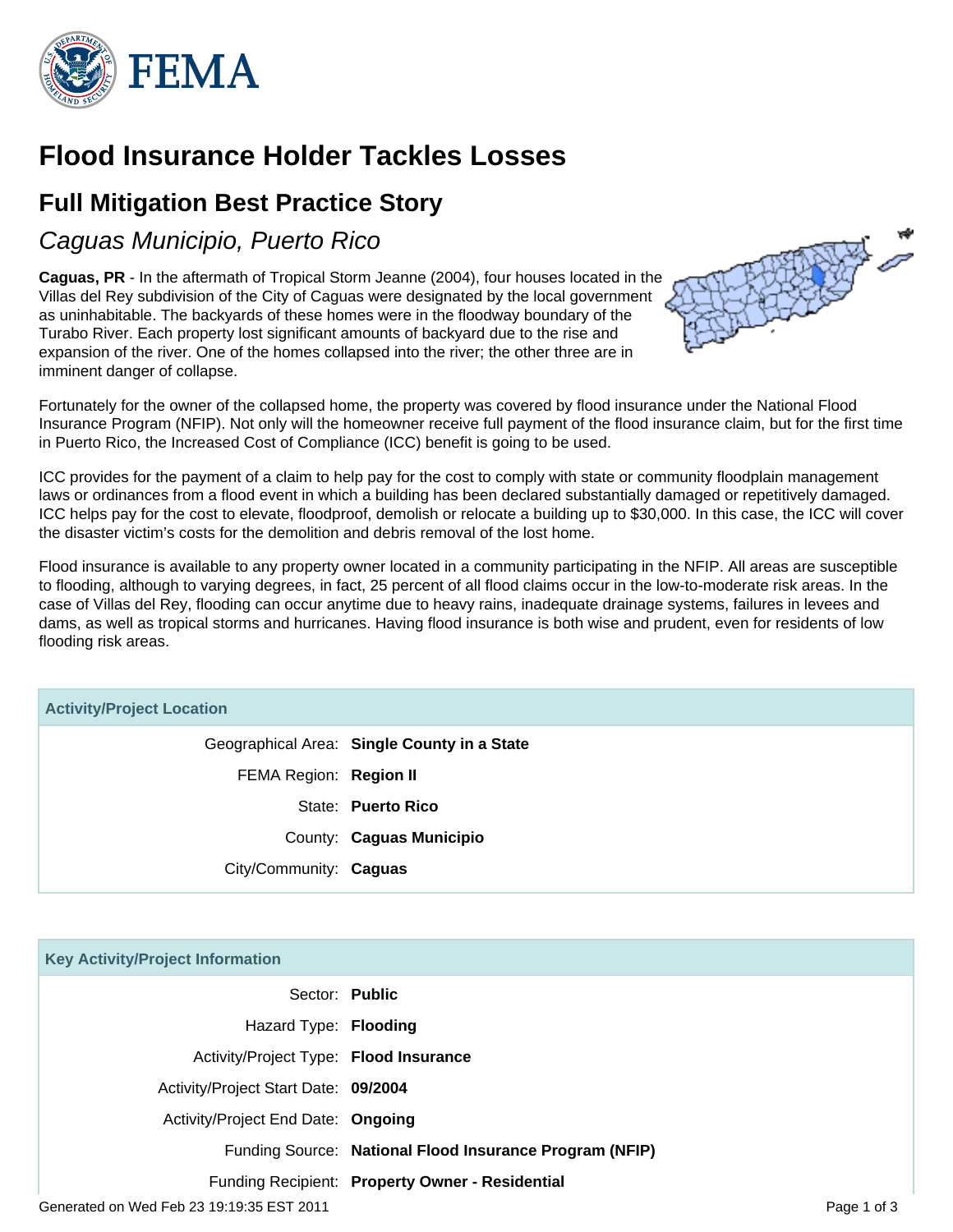**Key Activity/Project Information**

**Activity/Project Economic Analysis**

Cost: **Amount Not Available**

Non FEMA Cost: **0**

#### **Activity/Project Disaster Information**

Mitigation Resulted From Federal Disaster? **Unknown** Value Tested By Disaster? **Unknown** Repetitive Loss Property? **Unknown**

#### **Reference URLs**

Reference URL 1: **http://www.fema.gov/business/nfip/**

Reference URL 2: **http://www.floodsmart.gov/**

#### **Main Points**

- Fortunately for the owner of the collapsed home, the property was covered by flood insurance under the National Flood Insurance Program (NFIP). Not only will the homeowner receive full payment of the flood insurance claim, but for the first time in Puerto Rico, the Increased Cost of Compliance (ICC) benefit is going to be used. •
- ICC helps pay for the cost to elevate, floodproof, demolish or relocate a building up to \$30,000.
- In the case of Villas del Rey, flooding can occur anytime due to heavy rains, inadequate drainage systems, failures in levees and dams, as well as tropical storms and hurricanes. •



Home collapsed into Turabo River.